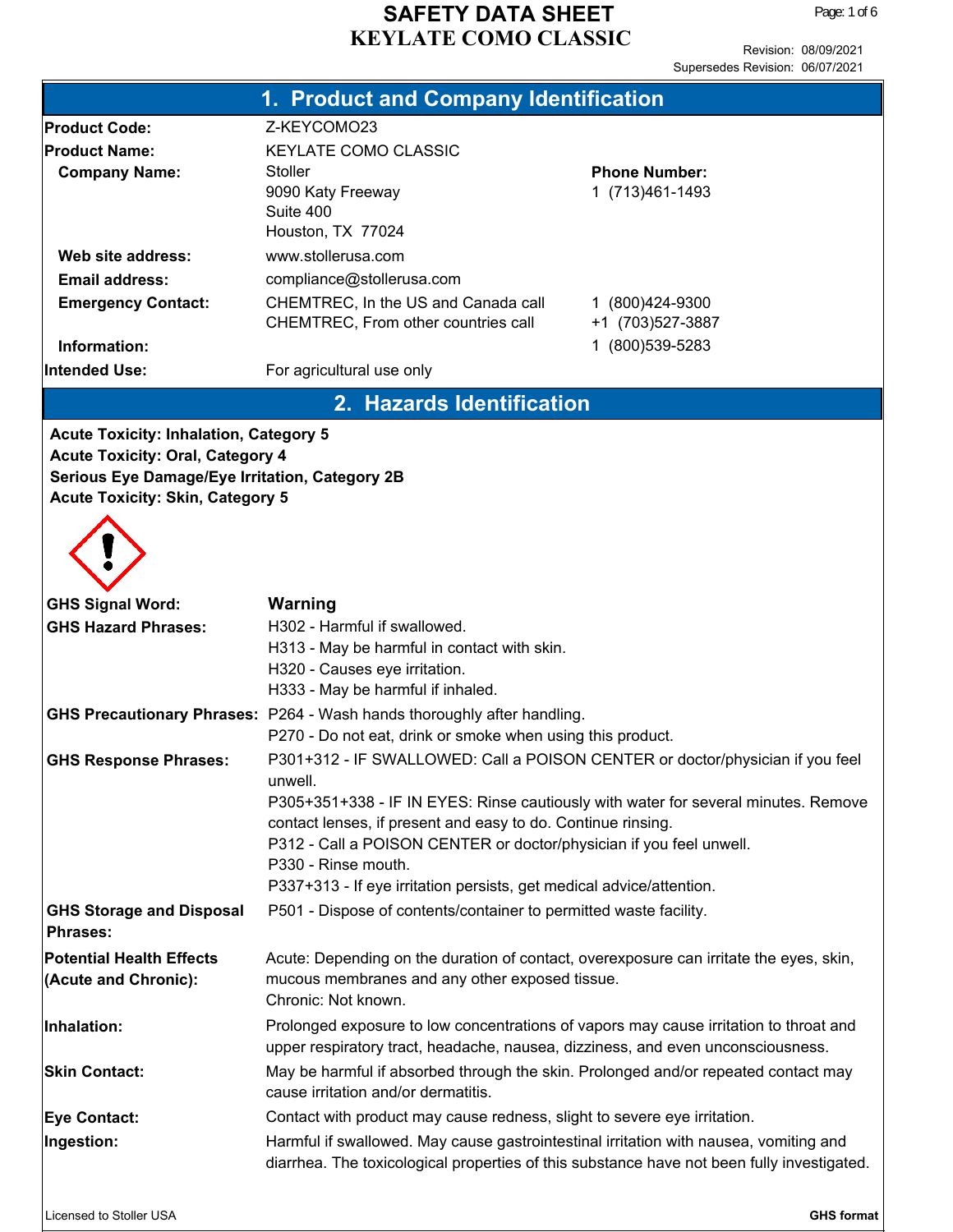Revision: 08/09/2021

|                                                  |                                    |                                                                                                                                                                                                                                                                                                                                                                                                                                                                                                                             |                              | Supersedes Revision: 06/07/2021                                                       |
|--------------------------------------------------|------------------------------------|-----------------------------------------------------------------------------------------------------------------------------------------------------------------------------------------------------------------------------------------------------------------------------------------------------------------------------------------------------------------------------------------------------------------------------------------------------------------------------------------------------------------------------|------------------------------|---------------------------------------------------------------------------------------|
|                                                  |                                    |                                                                                                                                                                                                                                                                                                                                                                                                                                                                                                                             |                              |                                                                                       |
|                                                  |                                    | 3. Composition/Information on Ingredients                                                                                                                                                                                                                                                                                                                                                                                                                                                                                   |                              |                                                                                       |
| CAS#                                             | <b>Components (Chemical Name)</b>  |                                                                                                                                                                                                                                                                                                                                                                                                                                                                                                                             | Concentration                | <b>RTECS#</b>                                                                         |
| 2223656-17-3                                     | <b>Cobalt EAHP</b>                 |                                                                                                                                                                                                                                                                                                                                                                                                                                                                                                                             | <40.0 %                      | <b>NA</b>                                                                             |
| 7631-95-0                                        | Sodium molybdate(VI)               |                                                                                                                                                                                                                                                                                                                                                                                                                                                                                                                             | <10.0 %                      | QA5075000                                                                             |
|                                                  |                                    |                                                                                                                                                                                                                                                                                                                                                                                                                                                                                                                             | <b>4. First Aid Measures</b> |                                                                                       |
| <b>Emergency and First Aid</b>                   |                                    |                                                                                                                                                                                                                                                                                                                                                                                                                                                                                                                             |                              | Victims of severe exposure to chemicals must be taken to health providing centers for |
| Procedures:                                      |                                    | medical attention. Always bring with victim a copy of label and SDS of product to health<br>professional.                                                                                                                                                                                                                                                                                                                                                                                                                   |                              |                                                                                       |
| In Case of Inhalation:                           |                                    | Remove from exposure and move to fresh air immediately. If breathing is difficult, give<br>oxygen. Get medical aid. Do NOT use mouth-to-mouth resuscitation. If breathing has<br>ceased apply artificial respiration using oxygen and a suitable mechanical device such<br>as a bag and a mask.                                                                                                                                                                                                                             |                              |                                                                                       |
| In Case of Skin Contact:                         |                                    | Wipe off product and immediately wash affected area with abundant soap and water.<br>Remove contaminated clothing taking care not to impregnate eyes. Seek medical<br>attention if irritation occurs. Wash clothing before reuse.                                                                                                                                                                                                                                                                                           |                              |                                                                                       |
| In Case of Eye Contact:                          |                                    | Hold eyelids apart and immediately flush eyes with plenty of water for at least 15<br>minutes. Get medical attention.                                                                                                                                                                                                                                                                                                                                                                                                       |                              |                                                                                       |
| In Case of Ingestion:                            |                                    | Immediately contact a physician or poison control center for treatment advice. Victim<br>should drink milk, egg whites or large quantities of water and be induced to vomiting.<br>Never give anything by mouth to someone who is unconscious, having convulsions or<br>unable to swallow.                                                                                                                                                                                                                                  |                              |                                                                                       |
| <b>Signs and Symptoms Of</b><br><b>Exposure:</b> |                                    | To the best of our knowledge, the chemical, physical, and toxicological properties have<br>not been thoroughly investigated. Chronic manganese poisoning primarily involves the<br>central nervous system. Early symptoms include languor, sleepiness and weakness in<br>the legs. High incidence of pneumonia has been found in workers exposed to the dust or<br>fume of some manganese compounds. The most important known symptoms and effects<br>are described in the labelling (see section 2.2) and/or in section 11 |                              |                                                                                       |
| <b>Note to Physician:</b>                        |                                    | Treat symptomatically and supportively.                                                                                                                                                                                                                                                                                                                                                                                                                                                                                     |                              |                                                                                       |
|                                                  |                                    |                                                                                                                                                                                                                                                                                                                                                                                                                                                                                                                             | 5. Fire Fighting Measures    |                                                                                       |
| Flash Pt:                                        |                                    | N.A.                                                                                                                                                                                                                                                                                                                                                                                                                                                                                                                        |                              |                                                                                       |
| <b>Explosive Limits:</b>                         |                                    | UEL: N.A.<br>LEL: N.A.                                                                                                                                                                                                                                                                                                                                                                                                                                                                                                      |                              |                                                                                       |
| <b>Autoignition Pt:</b>                          |                                    | N.A.                                                                                                                                                                                                                                                                                                                                                                                                                                                                                                                        |                              |                                                                                       |
|                                                  |                                    | Suitable Extinguishing Media:Use water spray, dry chemical, carbon dioxide, or alcohol-resistant foam. Substance is<br>noncombustible; use agent most appropriate to extinguish surrounding fire.                                                                                                                                                                                                                                                                                                                           |                              |                                                                                       |
| <b>Unsuitable Extinguishing</b><br>Media:        |                                    | None known.                                                                                                                                                                                                                                                                                                                                                                                                                                                                                                                 |                              |                                                                                       |
|                                                  | <b>Fire Fighting Instructions:</b> | As in any fire, wear a self-contained breathing apparatus in pressure-demand,<br>MSHA/NIOSH (approved or equivalent), and full protective gear.                                                                                                                                                                                                                                                                                                                                                                             |                              |                                                                                       |
| Hazards:                                         | <b>Flammable Properties and</b>    | Toxic fumes may be generated under fire conditions.                                                                                                                                                                                                                                                                                                                                                                                                                                                                         |                              |                                                                                       |
| <b>Hazardous Combustion</b><br><b>Products:</b>  |                                    | None known.                                                                                                                                                                                                                                                                                                                                                                                                                                                                                                                 |                              |                                                                                       |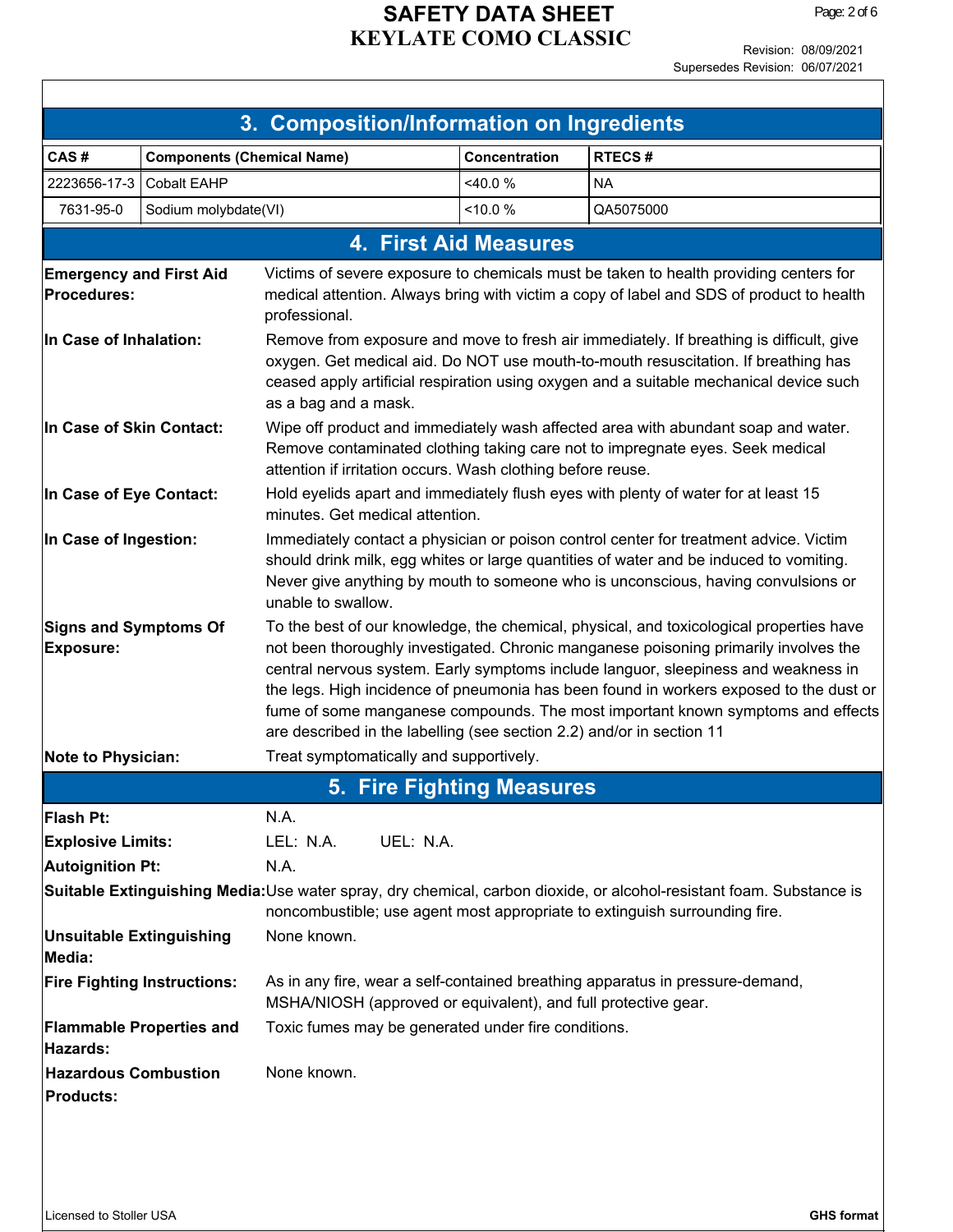Revision: 08/09/2021 Supersedes Revision: 06/07/2021

|                                                                                                   | <b>6. Accidental Release Measures</b>                                                                                                                                                                                                                                                                                                                                                                                                                                                                                                                                                 |                  |                     |
|---------------------------------------------------------------------------------------------------|---------------------------------------------------------------------------------------------------------------------------------------------------------------------------------------------------------------------------------------------------------------------------------------------------------------------------------------------------------------------------------------------------------------------------------------------------------------------------------------------------------------------------------------------------------------------------------------|------------------|---------------------|
| <b>Protective Precautions,</b><br><b>Protective Equipment and</b><br><b>Emergency Procedures:</b> | In case of a large spill, protect people by clearing and isolating the affected area. Such<br>releases should be responded to by trained personnel using pre-planned procedures.<br>In the event of an incidental release, minimum Personal Protective Equipment must be<br>worn: latex or rubber gloves and rubber boots, goggles or full face-shield and coveralls<br>or long-sleeved shirt and pants.                                                                                                                                                                              |                  |                     |
| <b>Environmental Precautions:</b>                                                                 | Do not allow to enter drains or waterways.                                                                                                                                                                                                                                                                                                                                                                                                                                                                                                                                            |                  |                     |
| <b>Steps To Be Taken In Case</b><br>Material Is Released Or<br>Spilled:                           | It is necessary to contain the spill into the smallest area possible by diking, scooping,<br>etc., and recover liquid into an appropriate container, labeling it accordingly. If product is<br>clean, use it as intended, following original label directions; should it get contaminated,<br>salvage for proper disposal as waste.<br>Absorb residual product onto dry carrier such as dirt, sand or any other absorbent<br>material, then put in covered, labeled containers and dispose of as dry waste in<br>accordance with Federal, State and Local waste disposal regulations. |                  |                     |
|                                                                                                   | 7. Handling and Storage                                                                                                                                                                                                                                                                                                                                                                                                                                                                                                                                                               |                  |                     |
| <b>Precautions To Be Taken in</b><br>Handling:                                                    | Use with adequate ventilation. Avoid breathing dust, mist, or vapor. Avoid contact with<br>eyes, skin, or clothing. Avoid ingestion and inhalation. Empty containers may contain<br>residual liquid or vapors and therefore should be handled the same as full containers.                                                                                                                                                                                                                                                                                                            |                  |                     |
| <b>Precautions To Be Taken in</b><br>Storing:                                                     | Inspect all incoming containers before storage to ensure all are properly labeled and not<br>damaged. Keep containers tightly closed when not in use. Store in a cool, dry place,<br>away from direct sunlight, sources of intense heat or where freezing is possible. Store<br>away from food, feed, clothing materials and living quarters. Whenever possible, place<br>chemicals on secondary containers or diked area. Store a maximum of three pails high;<br>do not stack pallets. Store Keylate Micronutrients in fiberglass, polyethylene or<br>polyolefin.                   |                  |                     |
|                                                                                                   | 8. Exposure Controls/Personal Protection                                                                                                                                                                                                                                                                                                                                                                                                                                                                                                                                              |                  |                     |
| CAS#<br><b>Partial Chemical Name</b>                                                              | <b>OSHA TWA</b>                                                                                                                                                                                                                                                                                                                                                                                                                                                                                                                                                                       | <b>ACGIH TWA</b> | <b>Other Limits</b> |

| 2223656-17-3                                    | <b>Cobalt EAHP</b>   |                                                                                                                                                                                                                                                                                                                         | No data.                                                                                                                                                                              | No data. | No data. |  |
|-------------------------------------------------|----------------------|-------------------------------------------------------------------------------------------------------------------------------------------------------------------------------------------------------------------------------------------------------------------------------------------------------------------------|---------------------------------------------------------------------------------------------------------------------------------------------------------------------------------------|----------|----------|--|
| 7631-95-0                                       | Sodium molybdate(VI) |                                                                                                                                                                                                                                                                                                                         | No data.                                                                                                                                                                              | No data. | No data. |  |
| <b>Recommended Exposure</b><br>Limits:          |                      |                                                                                                                                                                                                                                                                                                                         | No occupational exposure limits have been established for this mixture.                                                                                                               |          |          |  |
| <b>Respiratory Equipment</b><br>(Specify Type): |                      | A respiratory protection program that meets OSHA's 29 CFR 1910.134 and ANSI Z88.2<br>requirements or European Standard EN 149 must be followed whenever workplace<br>conditions warrant respirator use. If the respirator is the sole means of protection, use a<br>full-face supplied air respirator.                  |                                                                                                                                                                                       |          |          |  |
| <b>Eye Protection:</b>                          |                      | Wear appropriate protective eyeglasses or chemical safety goggles as described by<br>OSHA's eye and face protection regulations in 29 CFR 1910.133 or European Standard<br>EN166.                                                                                                                                       |                                                                                                                                                                                       |          |          |  |
| <b>Protective Gloves:</b>                       |                      | Handle with gloves. Gloves must be inspected prior to use. Use proper glove removal<br>technique (without touching glove's outer surface) to avoid skin contact with this product.<br>Dispose of contaminated gloves after use in accordance with applicable laws and good<br>laboratory practices. Wash and dry hands. |                                                                                                                                                                                       |          |          |  |
|                                                 |                      |                                                                                                                                                                                                                                                                                                                         | Full contact: Minimum layer thickness: 0.11 mm Break through time: 480 min.                                                                                                           |          |          |  |
|                                                 |                      |                                                                                                                                                                                                                                                                                                                         | This recommendation is advisory only and must be evaluated by an industrial hygienist<br>and safety officer familiar with the specific situation of anticipated use by our customers. |          |          |  |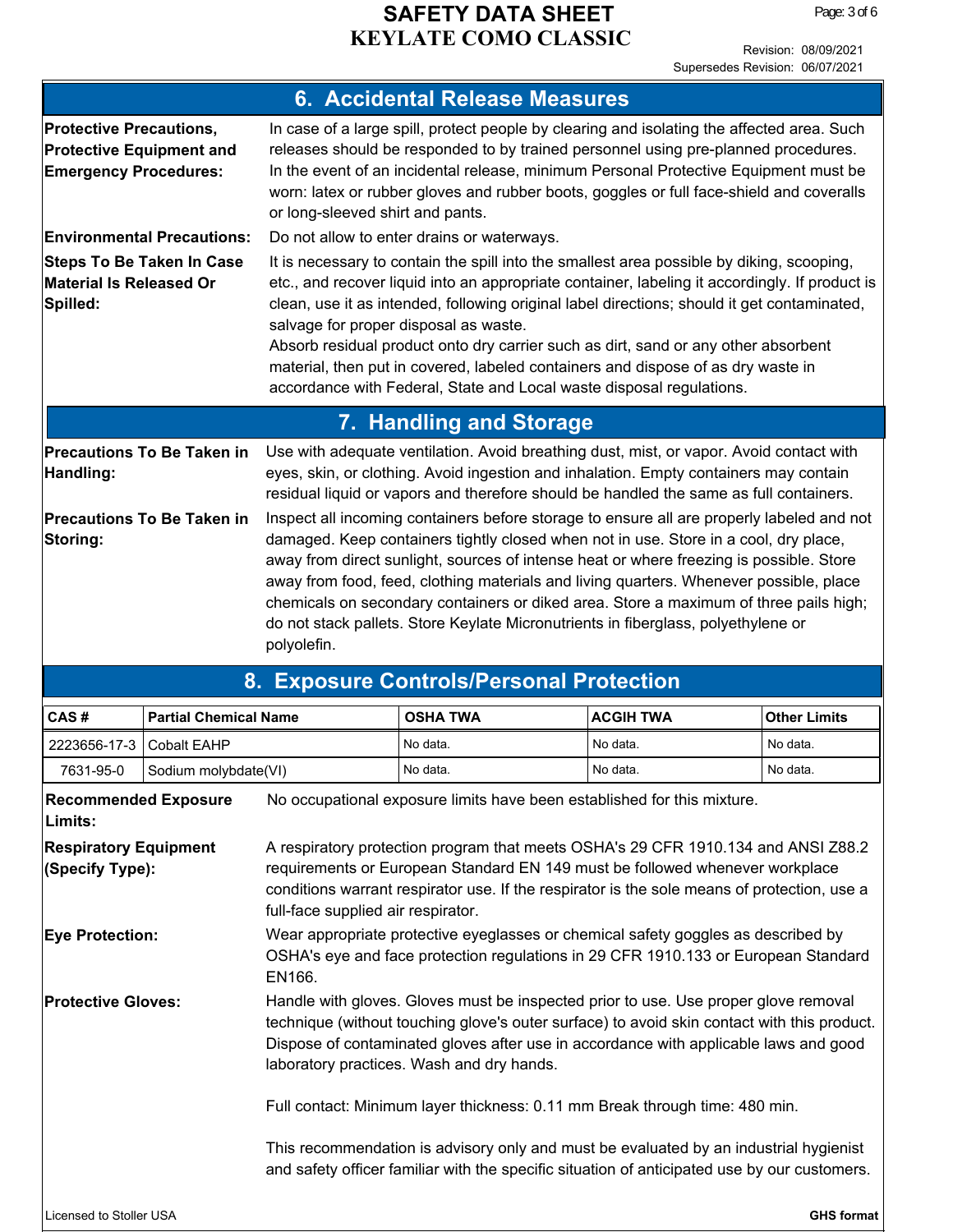| <b>Other Protective Clothing:</b>                                        | Choose body protection in relation to its type, to the concentration and amount of<br>dangerous substances, and to the specific work-place. Wear long sleeve shirt, long<br>pants, and protective shoes with socks.                                                               |  |  |  |
|--------------------------------------------------------------------------|-----------------------------------------------------------------------------------------------------------------------------------------------------------------------------------------------------------------------------------------------------------------------------------|--|--|--|
| <b>Engineering Controls</b><br>(Ventilation etc.):                       | General ventilation is usually adequate. Local exhaust should be used if needed for safe,<br>comfortable working conditions. An eye bath and washing facilities should be readily<br>available.                                                                                   |  |  |  |
| <b>Work/Hygienic/Maintenance</b><br><b>Practices:</b>                    | Handle in accordance with good industrial hygiene and safety practice. Users should<br>wash hands before eating, drinking, chewing gum, using tobacco, or using the toilet.<br>Remove all dirty or contaminated clothing and wash it before reusing, as well as any<br>other PPE. |  |  |  |
| <b>Environmental Exposure</b><br><b>Controls:</b>                        | Do not apply directly to water, to areas where surface water is present, or to intertidal<br>areas below the mean high-water mark. Do not contaminate water when disposing of<br>equipment wash water.                                                                            |  |  |  |
|                                                                          | 9. Physical and Chemical Properties                                                                                                                                                                                                                                               |  |  |  |
| <b>Physical States:</b>                                                  | [X] Liquid<br>[ ] Solid<br>[ ] Gas                                                                                                                                                                                                                                                |  |  |  |
| <b>Appearance and Odor:</b>                                              | Clear magenta color.<br>Slight proprietary, characteristic odor.                                                                                                                                                                                                                  |  |  |  |
| pH:                                                                      | $8.0 - 10.0$                                                                                                                                                                                                                                                                      |  |  |  |
| <b>Melting Point:</b>                                                    | N.A.                                                                                                                                                                                                                                                                              |  |  |  |
| <b>Boiling Point:</b>                                                    | N.A.                                                                                                                                                                                                                                                                              |  |  |  |
| <b>Flash Pt:</b>                                                         | N.A.                                                                                                                                                                                                                                                                              |  |  |  |
| <b>Evaporation Rate:</b>                                                 | N.E.                                                                                                                                                                                                                                                                              |  |  |  |
| Flammability (solid, gas):                                               | Material will not burn.                                                                                                                                                                                                                                                           |  |  |  |
| <b>Explosive Limits:</b>                                                 | LEL: N.A.<br>UEL: N.A.                                                                                                                                                                                                                                                            |  |  |  |
| Vapor Pressure (vs. Air or                                               | N.E.                                                                                                                                                                                                                                                                              |  |  |  |
| mm Hg):                                                                  |                                                                                                                                                                                                                                                                                   |  |  |  |
| Vapor Density (vs. Air = 1):                                             | N.E.                                                                                                                                                                                                                                                                              |  |  |  |
| Specific Gravity (Water = 1):                                            | $1.21 - 1.25$                                                                                                                                                                                                                                                                     |  |  |  |
| Density:                                                                 | $\sim$ 10.2 LB/GA                                                                                                                                                                                                                                                                 |  |  |  |
| <b>Solubility in Water:</b>                                              | <b>NA</b>                                                                                                                                                                                                                                                                         |  |  |  |
| <b>Saturated Vapor</b>                                                   | N.E.                                                                                                                                                                                                                                                                              |  |  |  |
| <b>Concentration:</b>                                                    |                                                                                                                                                                                                                                                                                   |  |  |  |
| <b>Octanol/Water Partition</b><br><b>Coefficient:</b>                    | N.E.                                                                                                                                                                                                                                                                              |  |  |  |
| <b>Percent Volatile:</b>                                                 | N.A.                                                                                                                                                                                                                                                                              |  |  |  |
| Autoignition Pt:                                                         | N.A.                                                                                                                                                                                                                                                                              |  |  |  |
| <b>Decomposition Temperature: N.E.</b>                                   |                                                                                                                                                                                                                                                                                   |  |  |  |
| Viscosity:                                                               | N.E.                                                                                                                                                                                                                                                                              |  |  |  |
| <b>10. Stability and Reactivity</b>                                      |                                                                                                                                                                                                                                                                                   |  |  |  |
| <b>Reactivity:</b>                                                       | N.A.                                                                                                                                                                                                                                                                              |  |  |  |
| Stability:                                                               | Unstable $\begin{bmatrix} \quad \end{bmatrix}$<br>Stable [X]                                                                                                                                                                                                                      |  |  |  |
| <b>Conditions To Avoid -</b><br>Instability:                             | Stable under normal condition, but avoid extreme heat and contact with incompatible<br>materials.                                                                                                                                                                                 |  |  |  |
| <b>Incompatibility - Materials To Strong oxidizing agents.</b><br>Avoid: |                                                                                                                                                                                                                                                                                   |  |  |  |
|                                                                          | Hazardous Decomposition or Hazardous decomposition products formed under fire conditions.                                                                                                                                                                                         |  |  |  |
| <b>Byproducts:</b>                                                       | Carbon oxides, nitrogen oxides (NOx), toxic fumes of zinc oxide.                                                                                                                                                                                                                  |  |  |  |
| <b>Possibility of Hazardous</b>                                          | Will occur [ ]<br>Will not occur [X]                                                                                                                                                                                                                                              |  |  |  |
| Licensed to Stoller USA                                                  | <b>GHS format</b>                                                                                                                                                                                                                                                                 |  |  |  |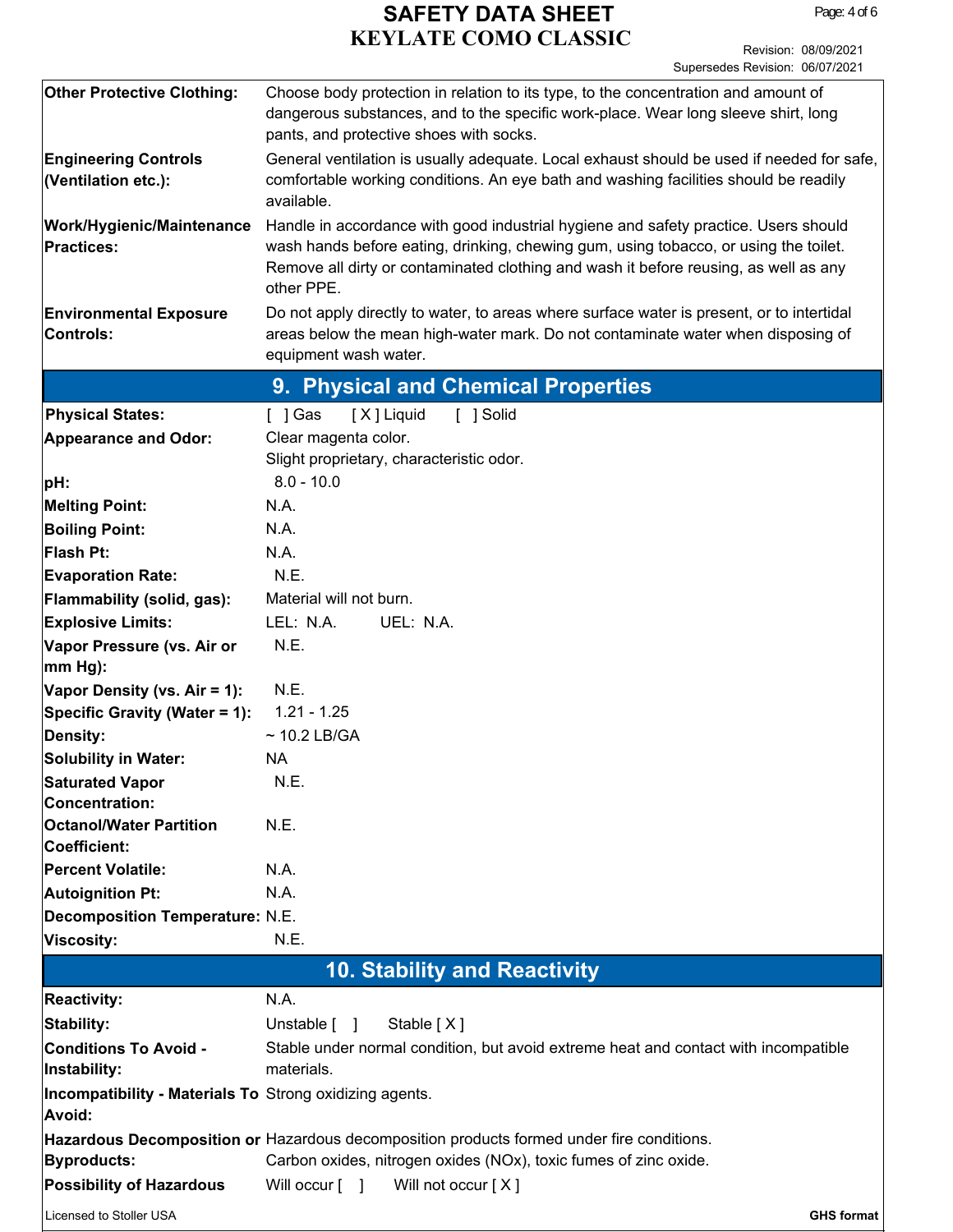Page: 5 of 6

| <b>Reactions:</b>                                               |                                                                                                                                                                                                                                                                                                                                                                                                                                                                  |  |  |
|-----------------------------------------------------------------|------------------------------------------------------------------------------------------------------------------------------------------------------------------------------------------------------------------------------------------------------------------------------------------------------------------------------------------------------------------------------------------------------------------------------------------------------------------|--|--|
| <b>Conditions To Avoid -</b><br><b>Hazardous Reactions:</b>     | None known.                                                                                                                                                                                                                                                                                                                                                                                                                                                      |  |  |
|                                                                 | <b>11. Toxicological Information</b>                                                                                                                                                                                                                                                                                                                                                                                                                             |  |  |
| <b>Toxicological Information:</b>                               | Mutagenicity: This product has not been investigated for mutagenic effects.<br>Embryotoxicity: This product has not been investigated for embryotoxic effects.<br>Teratogenicity: This product has not been investigated for teratogenic effects.<br>Reproductive Toxicity: This product has not been investigated for toxic reproductive<br>effects.                                                                                                            |  |  |
| <b>Irritation or Corrosion:</b>                                 | No data available.                                                                                                                                                                                                                                                                                                                                                                                                                                               |  |  |
| <b>Symptoms related to</b><br>Toxicological<br>Characteristics: | No data available.                                                                                                                                                                                                                                                                                                                                                                                                                                               |  |  |
| Sensitization:                                                  | No data available.                                                                                                                                                                                                                                                                                                                                                                                                                                               |  |  |
| <b>Chronic Toxicological</b><br>Effects:                        | The toxicological properties of this material have not been fully investigated.                                                                                                                                                                                                                                                                                                                                                                                  |  |  |
| Carcinogenicity/Other<br>Information:                           | CAS# 10026-24-1: ACGIH: A3 - Confirmed animal carcinogen with unknown relevance<br>to humans.<br>California: carcinogen, initial date 6/2/00. NTP: Not listed.<br>The carcinogenic properties of this product have not been thoroughly investigated.<br>Cobalt, a component of cobalt sulfate, is listed as a possible carcinogenic by NTP.<br>The other components of this product are not reported as carcinogenic by NTP, IARC,<br>OSHA, CAL/OSHA, and ACGIH. |  |  |
|                                                                 |                                                                                                                                                                                                                                                                                                                                                                                                                                                                  |  |  |
| Carcinogenicity:                                                | NTP? No<br>IARC Monographs? No<br><b>OSHA Regulated? No</b>                                                                                                                                                                                                                                                                                                                                                                                                      |  |  |
|                                                                 | <b>12. Ecological Information</b>                                                                                                                                                                                                                                                                                                                                                                                                                                |  |  |
| <b>General Ecological</b><br>Information:                       | No environmental impact studies have been performed with this product. The available<br>data on this plant nutrient material does not indicate any undue hazard to the<br>environment under anticipated use and storage. All work practices must be aimed at<br>preventing environmental contamination. Any waste due to spillage or leakage should be<br>contained and disposed of accordingly, see above under Section 6 "Accidental Release<br>Measures."     |  |  |
| <b>Results of PBT and vPvB</b><br>lassessment:                  | No data available.                                                                                                                                                                                                                                                                                                                                                                                                                                               |  |  |
| <b>Persistence and</b><br>Degradability:                        | No data available.                                                                                                                                                                                                                                                                                                                                                                                                                                               |  |  |
| Bioaccumulative Potential:                                      | No data available.                                                                                                                                                                                                                                                                                                                                                                                                                                               |  |  |
| <b>Mobility in Soil:</b>                                        | No data available.                                                                                                                                                                                                                                                                                                                                                                                                                                               |  |  |
|                                                                 | <b>13. Disposal Considerations</b>                                                                                                                                                                                                                                                                                                                                                                                                                               |  |  |
| <b>Waste Disposal Method:</b>                                   | This product, if unaltered by use, may be disposed of by treatment at a permitted facility<br>or as advised by your local waste regulatory authority. Dispose of empty container in a<br>sanitary landfill or, if allowed by state and local authorities, by burning. If burned, stay out<br>of smoke. Avoid contaminating water by disposal of equipment wash waters or other<br>product wastes.                                                                |  |  |
|                                                                 | Chemical waste generators must determine whether a discarded chemical is classified                                                                                                                                                                                                                                                                                                                                                                              |  |  |
| Licensed to Stoller USA                                         | as a hazardous waste. US EPA guidelines for the classification determination are listed<br>in 40 CFR Parts 261.3. Additionally, waste generators must consult state and local<br>hazardous waste regulations to ensure complete and accurate classification.                                                                                                                                                                                                     |  |  |